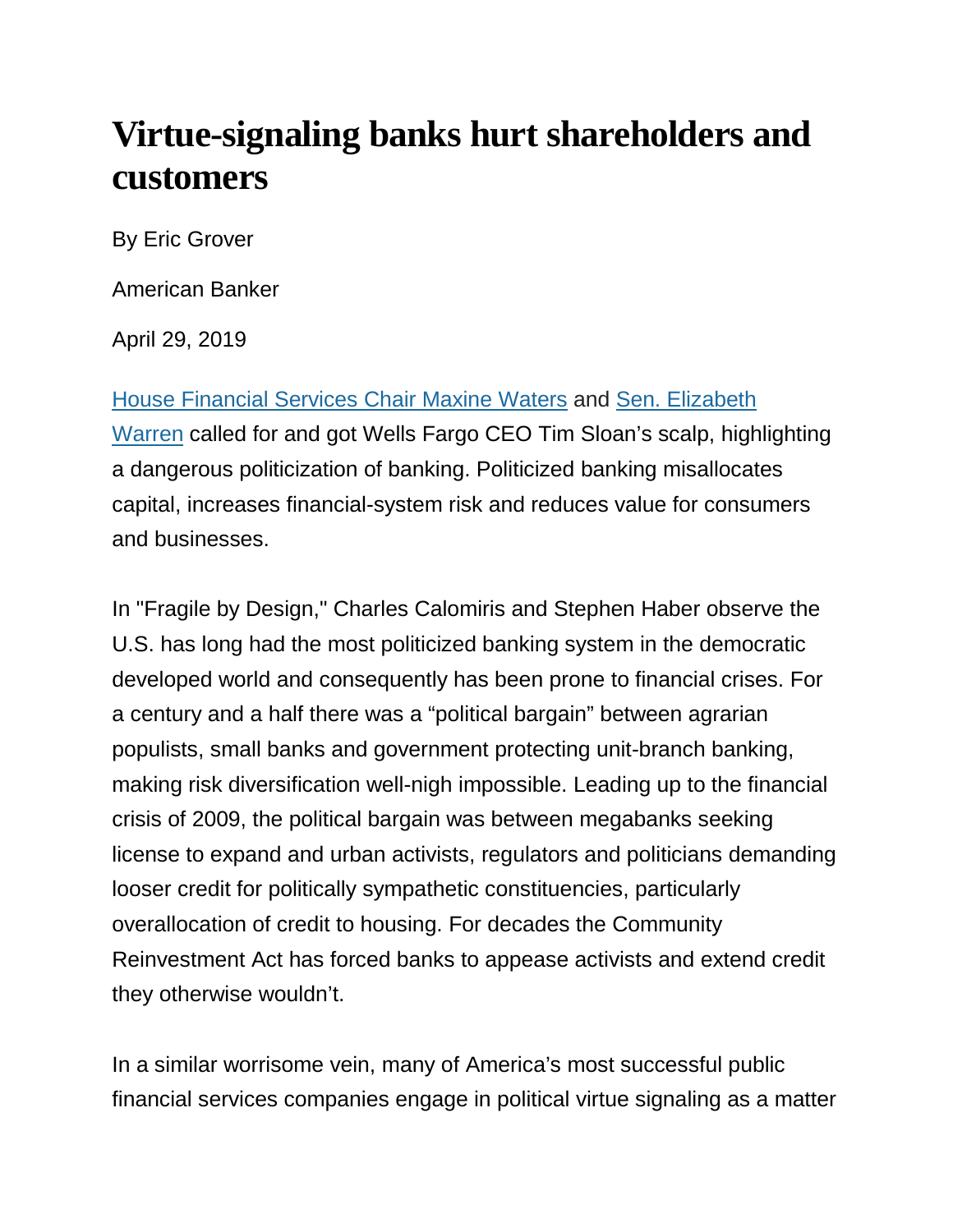of course — albeit at the expense of their businesses, with complicit boards, media and regulators. When management diverts resources from a company's mission, they deliver less value to customers and rob shareholders.

In a sign of the times, Barron's ranked ["the 100 most sustainable U.S.](https://www.barrons.com/articles/these-stocks-are-winning-as-ceos-push-for-a-sustainable-future-51549657527)  [companies,](https://www.barrons.com/articles/these-stocks-are-winning-as-ceos-push-for-a-sustainable-future-51549657527)" based on factors [such as greenhouse gas emissions and](https://www.barrons.com/articles/sustainable-companies-methods-behind-the-rankings-51549656584?mod=article_inline)  [diversity.](https://www.barrons.com/articles/sustainable-companies-methods-behind-the-rankings-51549656584?mod=article_inline) But the most vigilant and ruthless enforcer of sustainability is the free market. Firms satisfying real needs people are willing to pay for are sustainable.

In their seminal ["The Modern Corporation and Private Property,"](https://www.amazon.com/Modern-Corporation-Private-Property/dp/0887388876) Adolf Berle and Gardiner Means underscored that while public corporations provide enormous benefits, the interests of managers and owners aren't completely aligned. Boards are supposed to police management on shareholders' behalf. But directorships are often cozy sinecures with directors reluctant to rock the boat.

Former Senate Banking Committee Chairman Phil Gramm and Michael Solon worry that [more stock voted by exchange-traded funds with interest](https://www.wsj.com/articles/enemies-of-the-economic-enlightenment-11555366746?mod=searchresults&page=1&pos=1)  [in general marketing](https://www.wsj.com/articles/enemies-of-the-economic-enlightenment-11555366746?mod=searchresults&page=1&pos=1) rather than in individual firms has also weakened checks on management.

Moreover, management at great companies have more latitude to abuse their trust.

Mastercard is one of the world's best-known and best-performing companies. And yet it employs a ["science-based target initiative" —](https://newsroom.mastercard.com/press-releases/mastercard-is-first-payments-player-to-receive-approval-for-science-based-emissions-target/)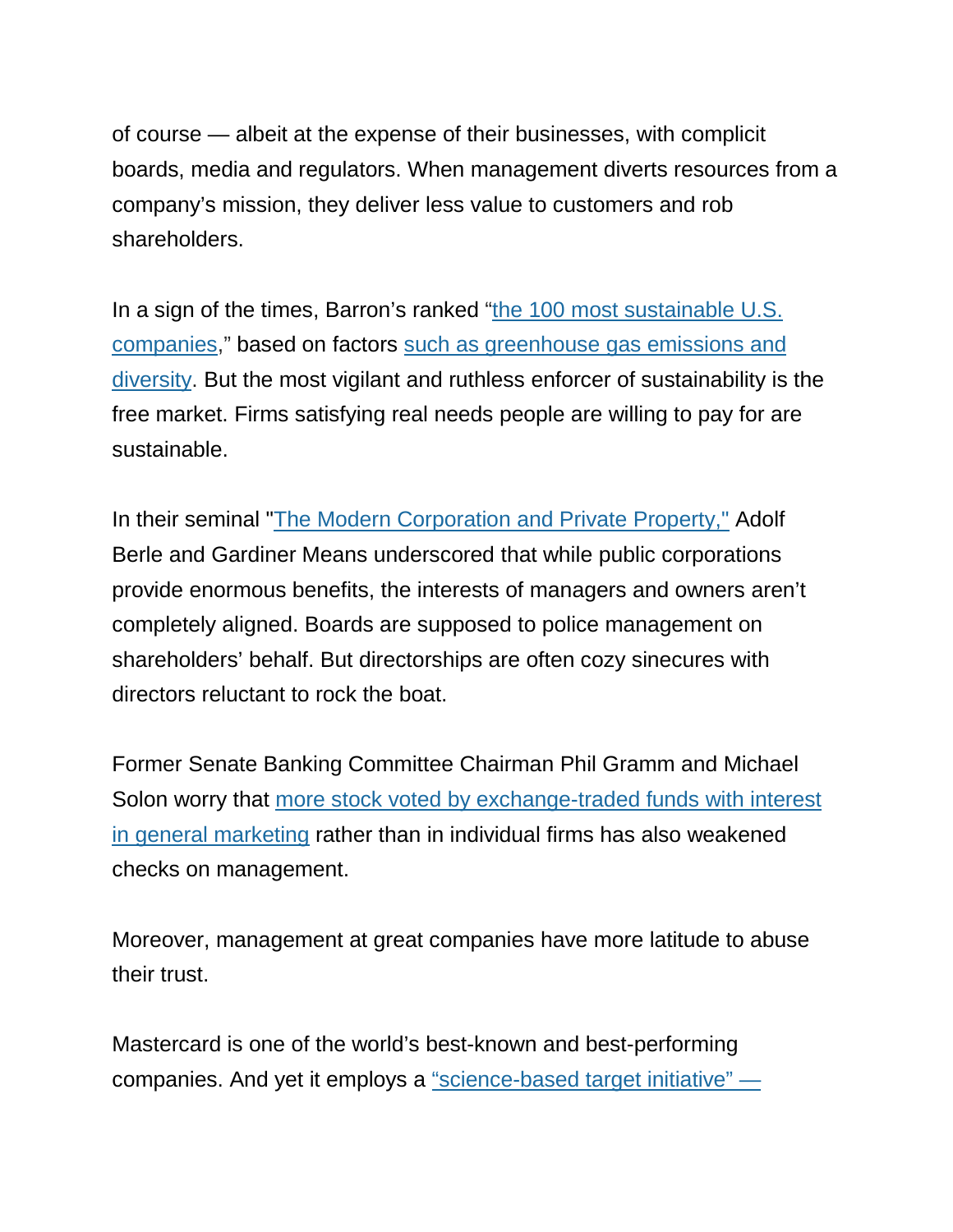[organized by several nonprofits —](https://newsroom.mastercard.com/press-releases/mastercard-is-first-payments-player-to-receive-approval-for-science-based-emissions-target/) to attest to its green bona fides and to support efforts to reduce greenhouse gas emissions by 20% by 2025. SBTI gives its imprimatur to companies complying with the ballyhooed Paris Climate Agreement, to which America is no longer a party. Mastercard transactions use electricity 24 hours a day, seven days a week, 365 days a year — the payment network can meet its pious goal by paying extra buying greenhouse gas credits. Mastercard's near-indestructible business model can shoulder the burden. But it shouldn't.

Yet the payments company is far from the worst offender.

With fanfare, Citigroup announced several years ago that it will "source" [renewable power for 100% of its energy needs by 2020."](https://www.citigroup.com/citi/news/2017/170919a.htm) But wind and solar cost more and aren't reliable. Citi can't authorize credit card transactions round-the-clock using solar and wind, whatever the cost. It must buy offsets. Citi doesn't pay depositors more, underwrite credit more effectively or offer richer credit card rewards because of more expensive electricity and vast swaths of land blanketed with wind mills and solar panels.

Wells Fargo trumpets its misuse of resources with nary a peep from its board, regulators, Warren or Waters. It has declared [100% of its energy will](https://www.wellsfargo.com/about/corporate-responsibility/environment/)  [be from "renewable" sources by 2020.](https://www.wellsfargo.com/about/corporate-responsibility/environment/) The bank further preened it will provide \$200 billion in financing for "sustainable" businesses — Orwellian doublespeak for lending to firms unsustainable without subsidies. And it pledged \$65 million in charitable donations for "critical environmental needs." These are the abuses that should have put Sloan in the pillory.